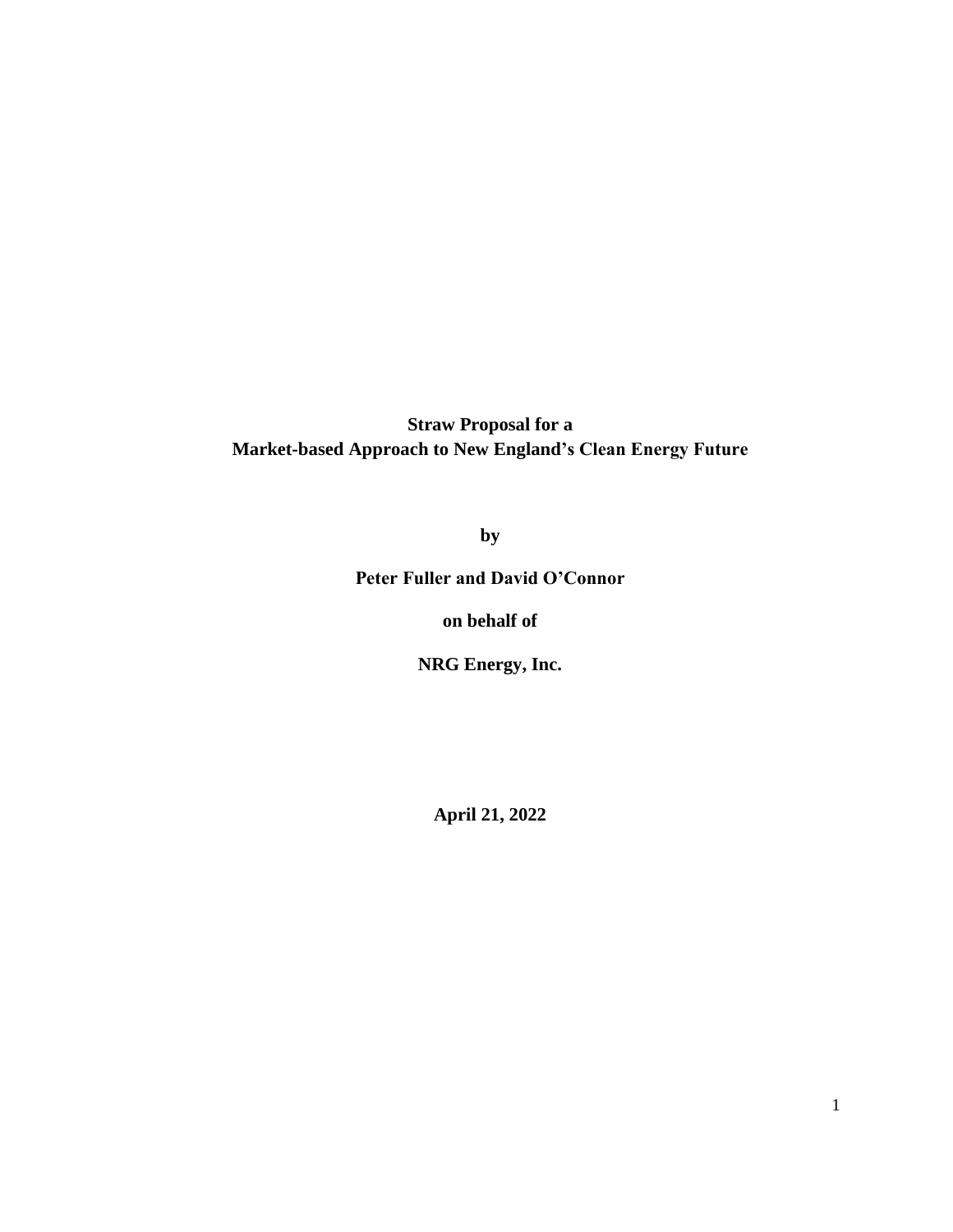#### **Introduction**

 $\overline{a}$ 

The current regional wholesale electricity markets in New England provide a well understood foundation for adding an effective and efficient mechanism to achieve the carbon reduction goals of the New England states. Indeed, leveraging the principles of those markets will enable the region to achieve those goals less expensively and more rapidly than continued and exclusive reliance on the multiplicity of individual state clean energy programs and procurements now in use.

This document presents a proposal for a market-based approach to achieving the clean energy and de-carbonization objectives of the New England states. It is intended to facilitate the dialogue, negotiation and the consensus building that is needed to enable the creation and implementation of such a market framework.

It has been authored by Peter Fuller and David O'Connor working on behalf of NRG Energy, Inc. It is a "Straw Proposal" that reflects the impressions of the authors and NRG. The authors recognize that there are any number of design and implementation decisions to be made beyond what is presented in this proposal.<sup>1</sup>

It has been developed in the course of the authors' investigation of the potential for implementation of a so-called "forward clean energy market" in the New England region<sup>2</sup> and NEPOOL's recent 'Future Grid Pathways' study effort.<sup>3</sup> Their investigation has included periodic consultations with a diverse group of stakeholders from across the New England region who have an interest in the potential for a regional clean energy market to help the region achieve its clean energy goals.<sup>4</sup> While heavily influenced by those consultations, this straw proposal has not been authored or endorsed by those stakeholders.

<sup>&</sup>lt;sup>1</sup> In December of 2020, Fuller and O'Connor authored a document on behalf of NRG that presented recommendations on design parameters for creation of a forward clean energy market in New England. Many of the comments included in that document support and inform the comments presented in this one. *See,* pages 26-37, 49- 58 at [https://nepool.com/wp-content/uploads/2021/02/NPC\\_FG\\_20210218\\_Composite5c.pdf](https://nepool.com/wp-content/uploads/2021/02/NPC_FG_20210218_Composite5c.pdf)

<sup>2</sup> *See, for example,* Kathleen Spees, et al, How States, Cities, and Customers Can Harness Competitive Markets to Meet Ambitious Carbon Goals Through a Forward Market for Clean Energy Attributes, September 2019, https://www.brattle.com/wp-

content/uploads/2021/05/17063\_how\_states\_cities\_and\_customers\_can\_harness\_competitive\_markets\_to\_meet\_am bitious carbon goals - through a forward market for clean energy attributes.pdf

<sup>&</sup>lt;sup>3</sup> https://nepool.com/wp-content/uploads/2022/02/NPC\_20220426\_Pathways\_FULL\_REPORT\_FINAL.pdf

<sup>&</sup>lt;sup>4</sup> Those consultations have been enabled by regular meetings over the last two years with a group of stakeholders from across the region representing governmental agencies, non-governmental environmental, consumer and business organizations, as well as a wide range of current participants in the ISO-NE wholesale markets.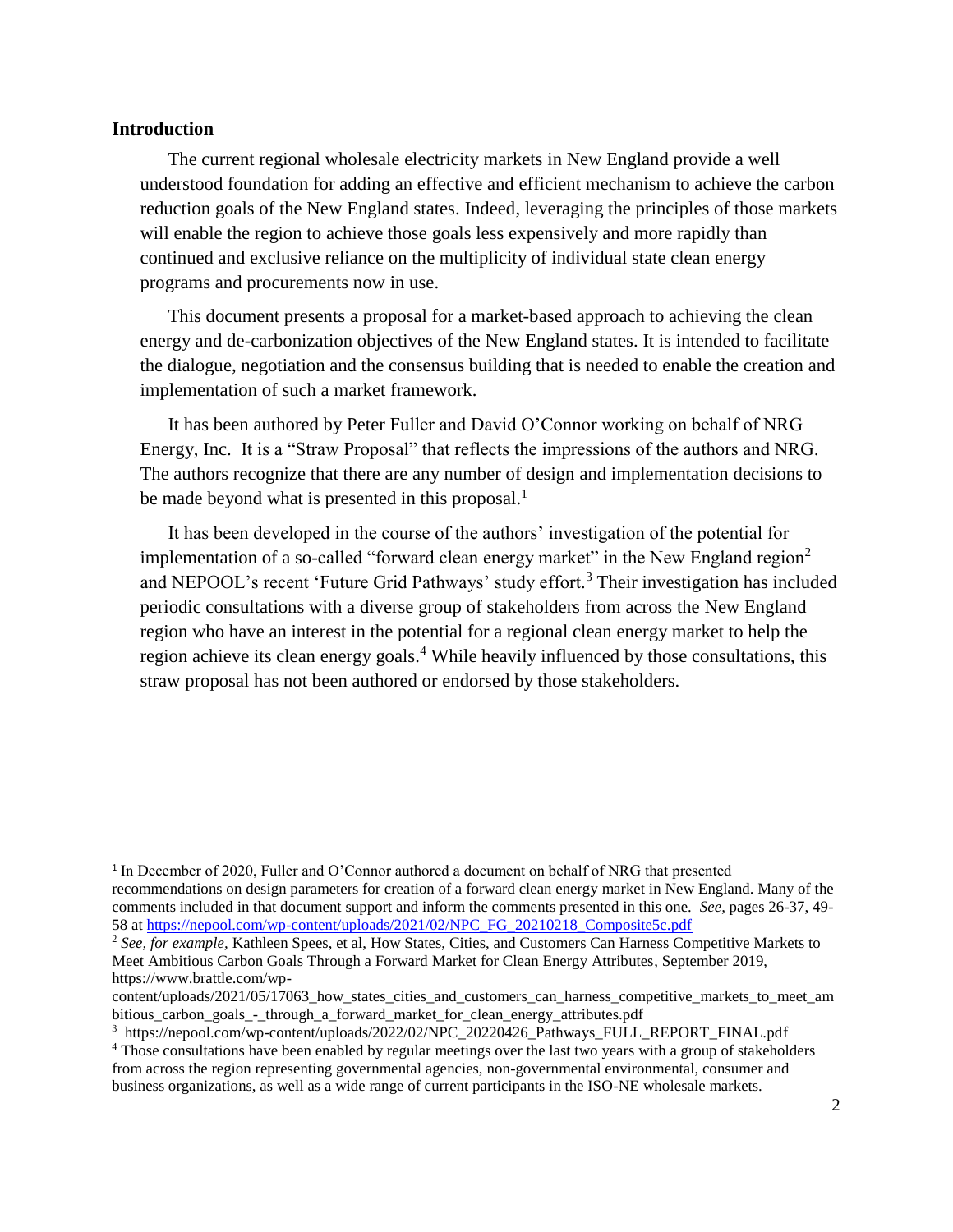# **Overall Market Design**

1. The market design is based on a 'hybrid' concept, combining structural elements of net carbon pricing (NCP) with structural elements of a forward clean energy market (FCEM). A version of a hybrid market was studied in the NEPOOL Pathways process.

*Rationale: FCEM is particularly well suited to supporting new resource investment while net carbon pricing provides increased energy market price support for existing and new non-emitting resources and encourages efficiency and innovation. The combination diversifies the methods used to achieve de-carbonization and has been shown in the Pathways Study to be comparable in overall cost to relying on either FCEM or NCP alone.*

- 2. The net carbon pricing mechanism would include creation by the Governing Body of a price on carbon emissions from power generation, either through a direct price or through an emissions cap and allowance trading system comparable to the system used by the Regional Greenhous Gas Initiative (RGGI). (See p. 6 for discussion of the Governing Body.) The carbon price mechanism should be structured to ensure that the region does not experience a loss of clean energy generation sources in the transition to the new market framework, which would lead to increased need to procure new clean resources at potentially higher cost.
- 3. Carbon emitting generators would be charged the carbon price for each ton of emissions, and the resulting revenues would be rebated, with the exact recipients and applications of those revenues to be determined by the Governing Body.
- 4. The revenue from higher energy market prices created by the application of the carbon price on carbon-emitting generation would be retained by non-carbon emitting generators.
- 5. The FCEM mechanism would consist of an annual auction in which participating states and other voluntary buyers would purchase clean energy attributes to be delivered in a future period (for example, for a year of energy attributes delivered beginning three years in the future). Payments in FCEM would be based on actual deliveries, not on the promise of delivery. Consideration should also be given to the timing of actual FCEM deliveries such that the market does not merely result in FCEM clean energy displacing other clean energy production.
- 6. Each participating state would determine the amount of carbon-free electricity they want to obtain through the FCEM auction at a "not-to-exceed" price. Upon delivery three years in the future, Clean Energy Attribute Credit (CEAC) costs would be allocated to LSEs in the participating states, with appropriate adjustments for any self-supply by LSEs.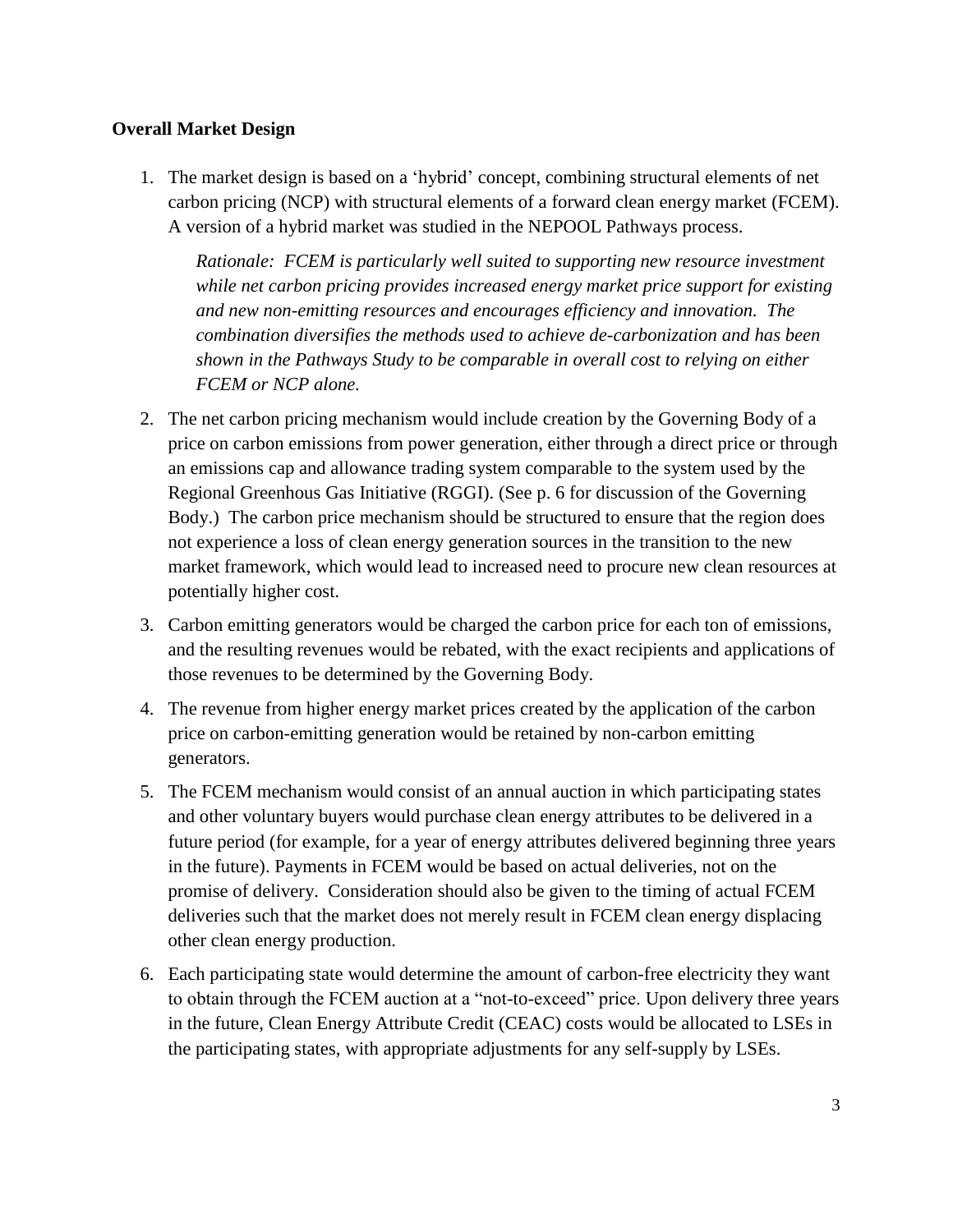*Rationale: Each state has the authority to determine its de-carbonization and clean energy goals and to establish maximum prices that it will pay to meet those goals.* 

7. The participating states would formalize their commitment to submit demand bids in the auction for a number of years (e.g. 10 years) so as to assure carbon-free generation suppliers of continuing demand.

*Rationale: As with any commercial market structure, participants need to have confidence that FCEM will remain in place and continue to be a viable marketplace to transact their clean energy attributes over time.*

8. Carbon-free generation that enters the market after the initial implementation of the FCEM would be eligible to offer its clean attributes to this portion of the market and, if cleared for the market price in that year, would be provided with a one-time "price lock" for their attributes for a fixed number of years (e.g. 7 to 12 years) to support financing.

*Rationale: Limiting eligibility to 'new' resources substantially simplifies the interaction of the FCEM with existing state clean energy programs. The 'price lock' is a reasonable mechanism to support investor confidence in the FCEM revenue stream as the non-emitting resource industry transitions from reliance on 20-year contracts to a market-based environment. However, the differential compensation that will be available to new versus existing clean energy resources needs to be recognized and factored into other market design decisions.*

## **Net Carbon Pricing:**

- 9. The Governing Body could establish a carbon price for the NCP mechanism in either of two ways: imposition of a limit on carbon emissions that required generators to purchase allowances to emit carbon within that limit (analogous to the operation of RGGI) or by imposition of a direct price for those emissions.
- 10. If the Governing Body elects to implement a carbon price through a volumetric cap mechanism, the states will have to establish a mechanism to administer the program as it applies to the emissions of carbon from the generation of electricity in the region. In this case the product could be an allowance to emit one ton of carbon.
- 11. RGGI could continue to operate as it does today. The NCP structure would impose an additional cost on emitting generators that would factor into their energy market offers.
- 12. Alternatively, if the Governing Body chooses to establish a direct price for carbon emissions to be applied in an NCP platform, it will need to develop the analytical and governance framework for developing and adjusting the price as appropriate. In this case there would be no product *per se*, only a \$/ton price to be applied to each ton of carbon emissions in the power sector.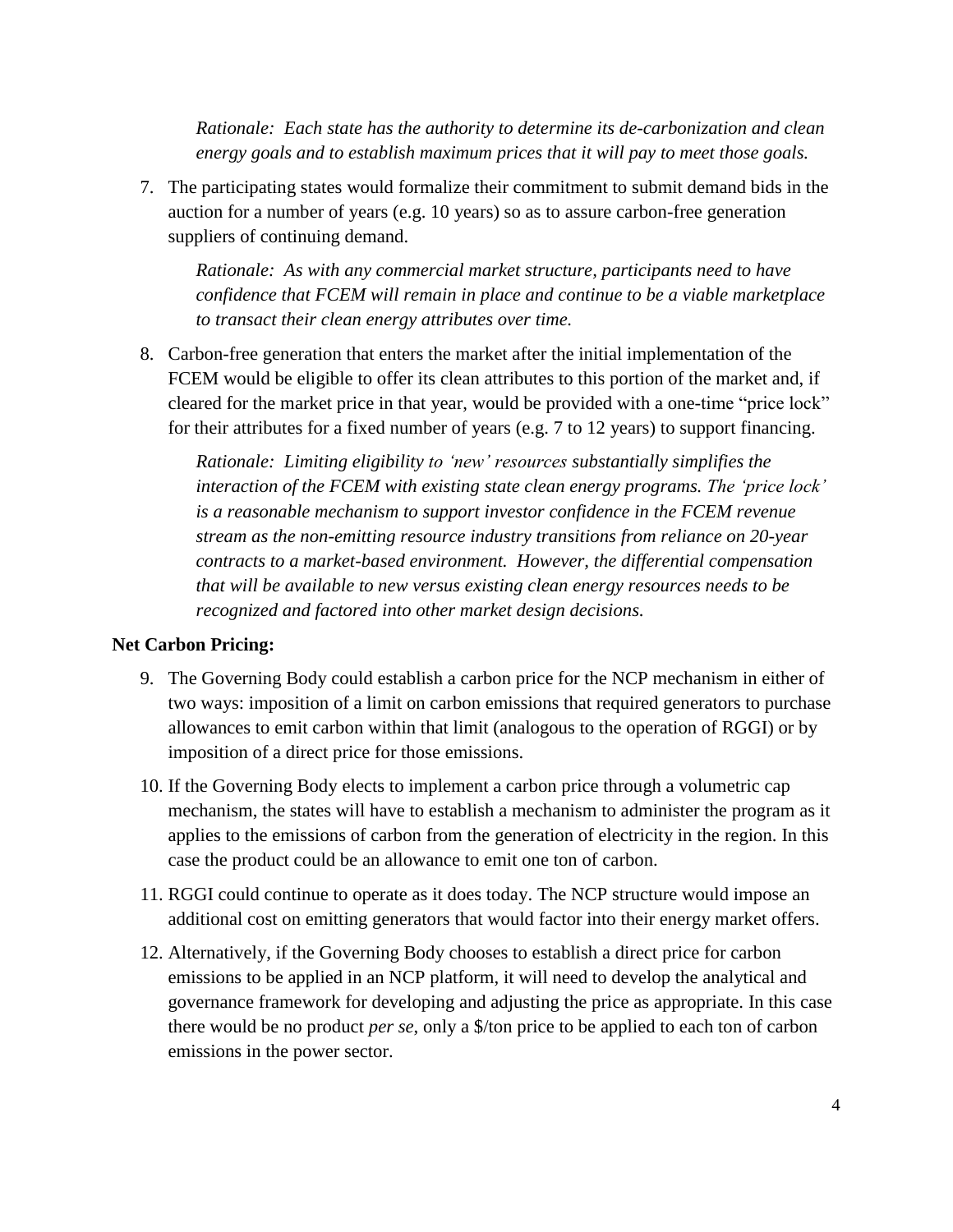- 13. The limit on emissions or 'quantity' approach would likely produce more certainty on the volume reductions in carbon emissions but do so with less certainty about the impact on electricity prices. The imposition of a direct price for carbon or the 'price' approach would provide more certainty as to the impact on electricity prices but do so with less certainty about volumes of emission reductions. In either case, implementation of the net carbon pricing mechanism would have to be structured to create high confidence of achieving the states' statutory emission reduction objectives, including providing sufficient revenues to existing<sup>5</sup> clean energy resources to avoid net losses in decarbonization through retirements.
- 14. The 'netted' carbon revenue (whether in the form of generator payments for carbon allowances or rebates of energy market payments to emitting generators attributed to the inclusion of the carbon price) would be retained by the states and could be used at their discretion.

## **Forward Clean Energy Market:**

 $\overline{\phantom{a}}$ 

15. The ideal characteristic of qualifying sources of supply in an FCEM is the simplest version: a MWh of electricity produced with no direct emissions of carbon would create one (CEAC).

*Rationale: This formulation would create the maximum level of competition and ensure the lowest cost non-emitting resources are deployed first.*

- 16. However, given the existence in states across the region of clean energy programs, such as Renewable Portfolio Standards (RPS) and similar programs, the regional FCEM product could be structured to enable simultaneous compliance with a range of those state programs as well. This will be a decision for the participating states to make, acting through the Governing Body.
- 17. More complex standards for eligibility could be developed, perhaps to encourage innovation for low but non-zero carbon emitting resources or to encourage particular resource types such as storage or demand response.
- 18. It is also possible to allow some segmentation of supply sources by technology. This would be necessary to accommodate non-emitting resource types not accounted for in RPS programs. It could also be used to enable a state to specify a particular technology from which it wants to obtain electricity in order to fulfill state-specific clean energy mandates, such as for offshore wind, while also meeting the requirements of the regional clean electricity attribute market.

<sup>5</sup> As described more fully below, 'existing' resources would be those that are participating in the markets prior to the start of the FCEM; 'new' resources are those that begin their market participation on or after 'day 1' of the FCEM.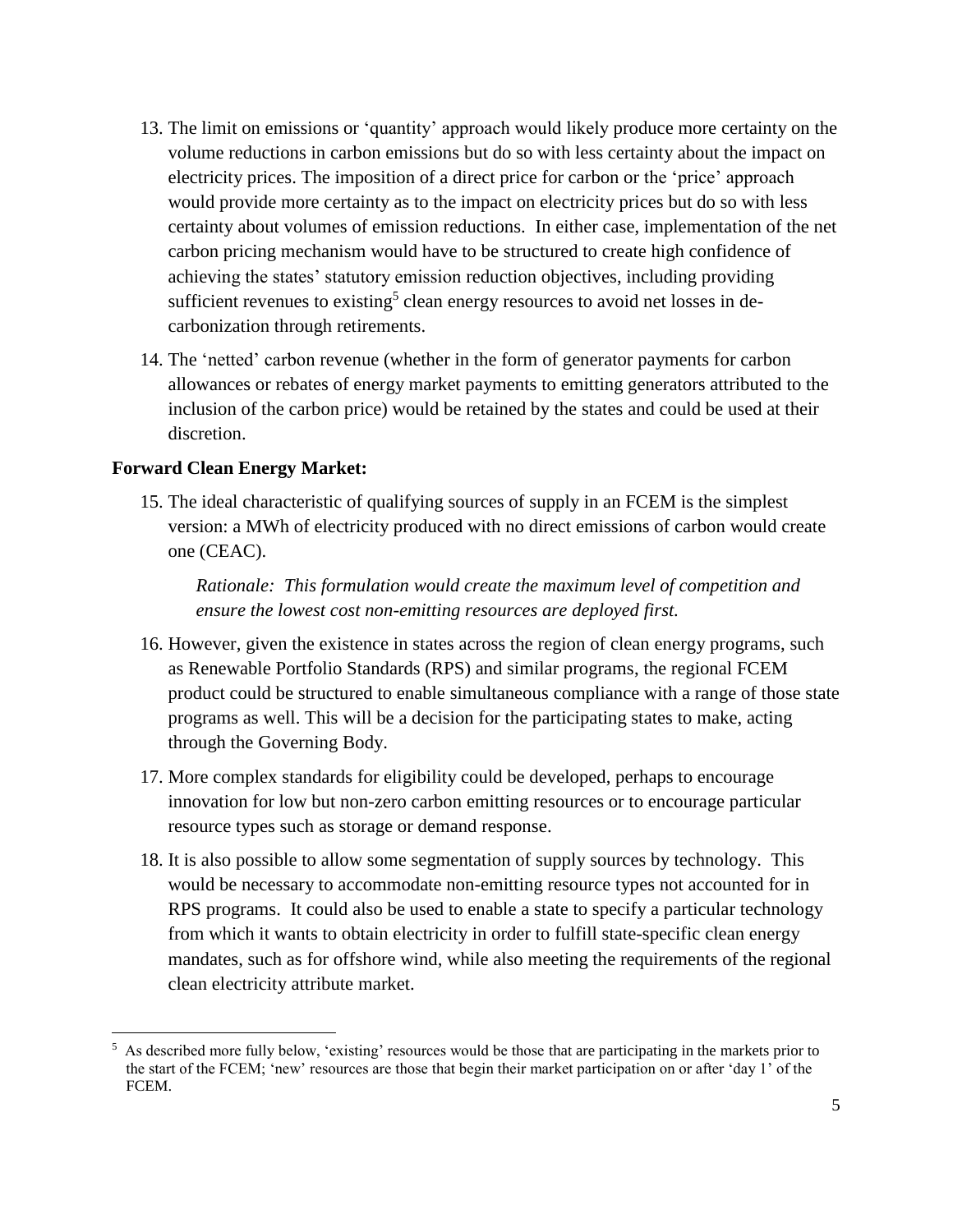*Rationale: This segmentation could be necessary to comply with existing laws that specify certain technologies such as offshore wind and could also be used to achieve diversity in the mix of new non-emitting resources if one technology has a significant cost advantage over others.*

- 19. A conceptual diagram is shown below of a structure for nested products for an FCEM in the context of a hybrid model.
	- a. In this diagram, the generalized FCEM product (the outer box) includes all noncarbon emitting generation technologies. This class could be defined as simply as 'no direct carbon emissions' or defined more broadly to provide eligibility to very low but non-zero emitting technologies.
	- b. Within that larger category, there is substantial overlap in the technologies that are also eligible to earn Class 1 RECs in the New England states (the inner box). CEACs created by a generation source meeting this common definition could be used to comply with a state program's requirements.
	- c. The diagram also illustrates how this product class could be further divided to accommodate a particular technology mandate of a state, such as offshore wind. However, it should be noted that creating different categories of eligible emission characteristics and technologies will reduce the overall efficiency of the market
	- d. However, it should be noted that creating different categories of eligible emission characteristics and technologies will reduce the overall efficiency of the market mechanism and likely increase overall costs. Moreover, different categories of product such as these could result in different clearing prices for each category.

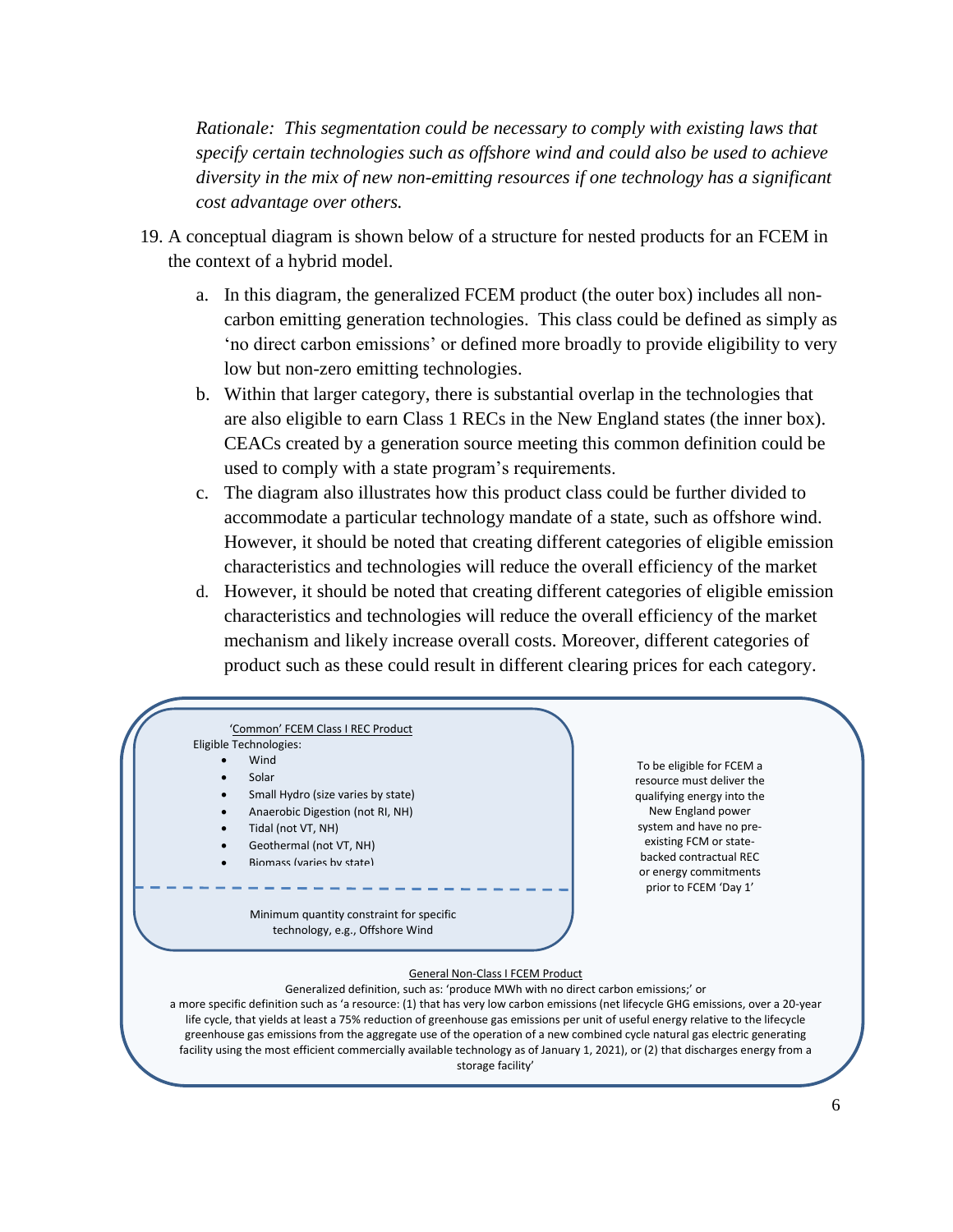# **Governance Structure**

- 20. The structure of a regional clean energy market for New England should be designed and operated in accordance with a well-defined and transparent set of market rules and procedures. These characteristics are illustrated in the diagram below.
	- a. A critical element of the framework is the set of market rules (signified by the central box).
	- b. Those rules would be developed and overseen by a Governing Body (upper box) that represents the interests of the region's states and is independent of any commercial interest in market outcomes.
	- c. The Governing Body should have appropriate jurisdiction, authority, and expertise to oversee the design, implementation, and operation of the regional market mechanisms, guided by the objective of achieving the states' clean energy goals with maximum efficiency.
	- d. All stakeholders, including commercial participants in the market as well as nongovernmental organizations with a stake in energy and environmental policy, should have regular access to forums and processes that enable them to offer suggestions for improving those rules and to comment on rule change proposals advanced by the Governing Body (left-hand box).
	- e. An independent Market Administrator(s),<sup>6</sup> with no commercial interest in market outcomes, should be charged with the responsibility to administer the market rules, enforce performance under the rules (including collateral, security, and delivery obligations), and provide settlement of market transactions (right-hand box).



l 6 As described more fully below, it is possible that different aspects of the market could be administered by different entities.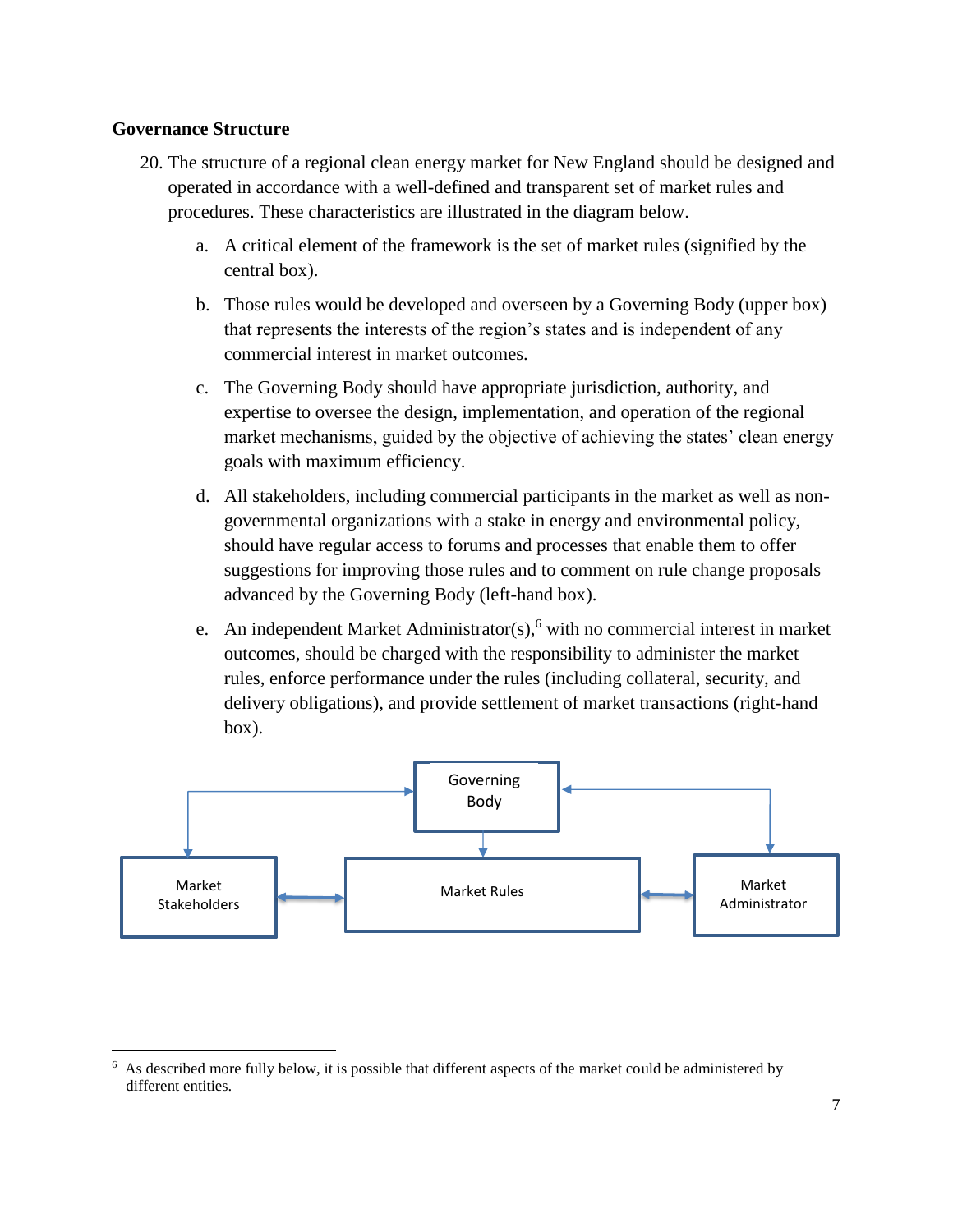# **Market Rules**

21. The rules governing all aspects of the market should be codified in publicly available documents that clearly specify the rights and obligations of parties that voluntarily participate in the market as buyers or seller as well as the rights and obligations of the Market Administrator(s) and the Governing Body.

*Rationale: To obtain substantial participation in the hybrid FCEM market, both market buyers and sellers will need confidence that the market will be administered fairly and objectively based on clearly articulated rules and procedures.*

- 22. The Market Administrator(s) should be responsible for maintaining compliance with and enforcing the market rules as well as for working with the Governing Body and stakeholders to evaluate the efficiency and performance of the market structure in achieving the states' objectives.
- 23. Market rules should be adopted or amended by the Governing Body only after a public process that includes opportunities for market participants and other stakeholders to engage directly with the Governing Body and Market Administrator(s) and to submit comments. All proposed rule changes should be posted publicly and changed only through publicly noticed processes.

## **Governing Body**

24. The governance framework for a regional clean electricity market structure will need to respect and accommodate the legal and political authority of both the Federal Energy Regulatory Commission (FERC) and the New England States with regard to environmental policy, electricity generation, market transactions and ratemaking. The details of the regulatory framework should be developed collectively through negotiation among the States and in consultation with stakeholders and the FERC.

*Rationale: A market that operates across state boundaries and which involves new mechanisms to value and trade electricity attributes in close proximity to the existing wholesale electricity markets creates challenges in clearly identifying the boundaries between state and federal jurisdiction. These challenges and the novelty of this market structure mean that dialogue, negotiation, and consensus building will be needed between the states and the federal authorities to create a functional and sustainable regulatory and governance framework.*

- 25. Before this framework is developed and implemented, each participating state should enact legislation, if and where necessary, that sanctions the use of a regional market by that state to achieve its clean energy objectives.
- 26. If necessary, the framework and its implementation should receive formal approval by the FERC.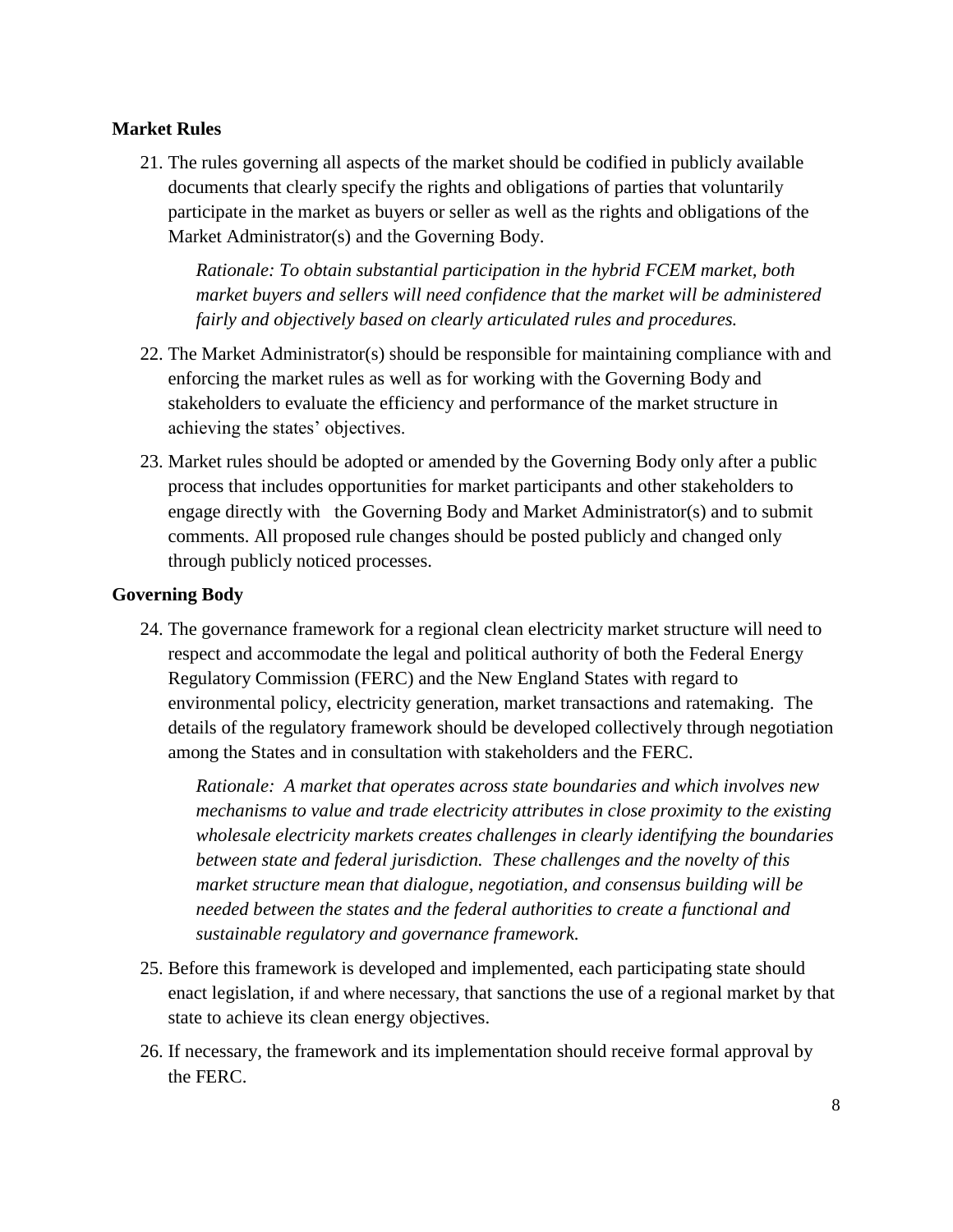- 27. The governance framework should include formation of a Governing Board, a set of bylaws for the Board's functioning and a description of the market and its intended functioning.
- 28. The bylaws should include a description of the principles, standards, and criteria for maintaining transparent interactions with stakeholders and for decision-making by the Board.
- 29. The Governing Body should operate in a transparent manner and provide regular opportunities for all stakeholders to provide input regarding the design and performance of the market.
- 30. When making Market Rule changes, deciding Market Administration questions or disputes, or when declining to act on stakeholder suggestions, the Governing Body should be bound by its by-laws to provide reasoned responses to stakeholder input.

# **Market Administration**

- 31. The Governing Board would oversee the work of an independent administrator(s) of the market's various functions and resolve disputes related to market administration and participation. The NCP and FCEM portions of the market could be administered by different administrators.
- 32. The administrator(s) could be ISO-NE or a new entity created specifically for this purpose.

*Rationale: ISO-NE has expertise and capabilities that would be directly applicable to administering a regional clean electricity attribute market and the settlement of a net carbon pricing mechanism. A new or different entity may be able to develop the capabilities to administer such a market. However, securing reliable performance of the requisite capabilities from a new entity will likely take more time than making use of the existing capabilities at ISO-NE and may lead to duplicative capabilities in the region.* 

33. The operating budget of the market administrator(s) should be subject to approval by the Governing Body and its costs should be funded through fees paid by participants in the market.

## **Market Operations – FCEM Auction Timeframe: 3+ Years Prior to Delivery**

- 34. A conceptual process diagram is presented below for the forward aspect of the Hybrid market.
- 35. On the left, states specify their annual demand for clean energy attributes and any maximum price limits and communicate them to the Market Administrator, which may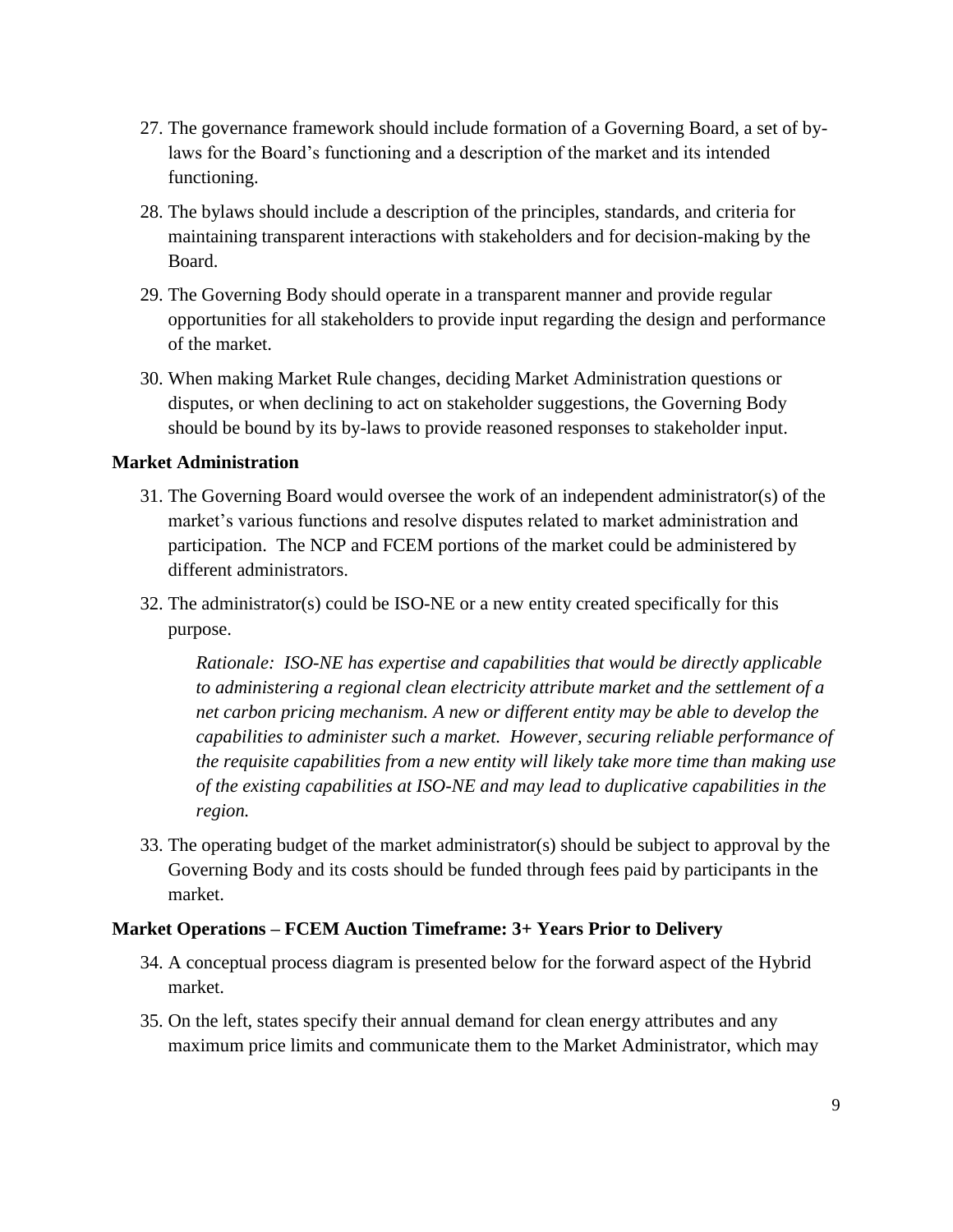be accomplished through their Electric Distribution Companies (EDC). Voluntary buyers, such as corporations and municipalities, could also submit demand bids.

- 36. In response to state demands, Clean Energy Suppliers offer the clean attributes associated with their new clean energy resources, along with their minimum price offers.
- 37. The Market Administrator clears the market according to the market rules and reports aggregate results publicly and participant-specific results directly to each affected participant, as well as to the states.



## **Market Operations – Delivery in Real Time**

- 38. The diagram below presents a conceptual process for the operational (real time) delivery aspect of energy, CEACs and the rebate by emitting suppliers in the Hybrid market design.
- 39. Clean Energy Suppliers with FCEM obligations produce clean energy for the real time (RT) energy market; emitting suppliers also provide energy into the market. In parallel, the clean energy attribute associated with each clean MWh generated is captured in the NEPOOL Generation Information System (GIS).
- 40. Load Serving Entities (LSE) receive energy from the wholesale market and CEACs from the GIS. In the upper right, LSEs use CEACs, along with other RPS credits, to manage their overall FCEM and state clean energy compliance obligations.
- 41. Along the bottom of the diagram, LSEs pay for energy and CEACs through the market settlement system(s) administered by ISO-NE (energy) and the Hybrid Market Administrator (CEACs). Clean Energy Suppliers receive payment for energy and